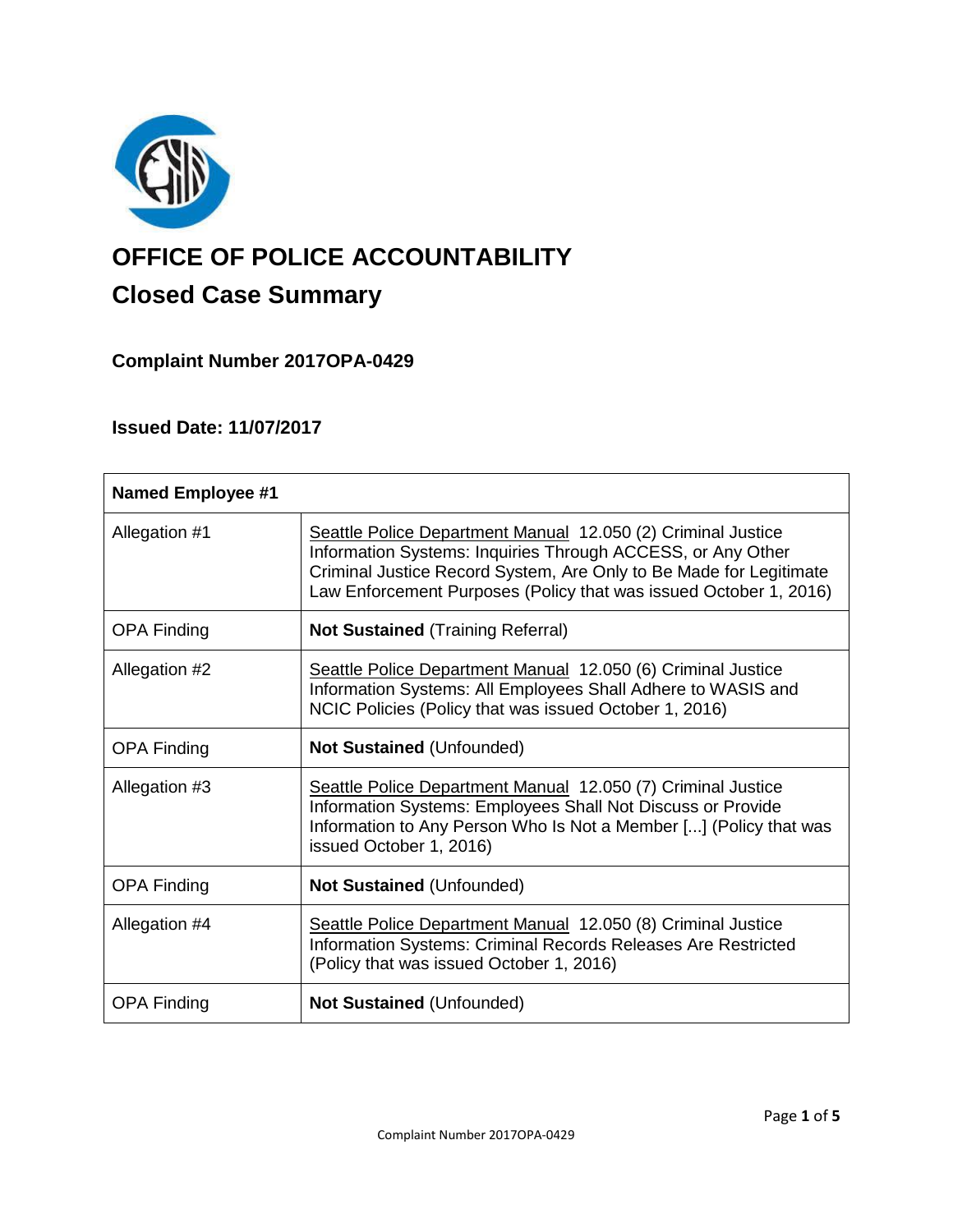| Allegation #5           | Seattle Police Department Manual 5.001 (9) Standards and Duties:<br>Employees Shall Strive to be Professional at all Times (Policy that<br>was issued April 1, 2015) |
|-------------------------|----------------------------------------------------------------------------------------------------------------------------------------------------------------------|
| <b>OPA Finding</b>      | <b>Not Sustained (Unfounded)</b>                                                                                                                                     |
| <b>Final Discipline</b> | N/A                                                                                                                                                                  |

# **INCIDENT SYNOPSIS**

A subpoena was filed in King County Superior Court by an attorney. This subpoena included photographs and screenshots from a Department computer of computer-aided dispatch (CAD) logs.

# **COMPLAINT**

The complainant, the Chief of Police, alleged that an unknown employee may have provided restricted and confidential information to an attorney that resulted in confidential Criminal Justice Information to be published in court documents. The complainant further alleged that this unknown employee may have inappropriately released screen shots of Computer Aided Dispatch (CAD) data and that this leaking of information reflects undermined the public's trust in the Seattle Police Department. During its investigation, OPA developed information that indicated that Named Employee #1 may have been the unknown employee.

# **INVESTIGATION**

The OPA investigation included the following actions:

- 1. Review of the complaint email
- 2. Search for and review of all relevant records and other evidence
- 3. Interviews of SPD employees

# **ANALYSIS AND CONCLUSION**

The subpoena in question was described in an article in The Stranger, published that same day, as alleging a cover-up between the Mayor, a number of the Mayor's staffers and Police Chief Kathleen O'Toole of conduct that had occurred at the Mayor's private residence the previous summer. This article further stated that the attorney, who had once worked at the King County Prosecuting Attorney's Office, had obtained the CAD data "from an anonymous source." Based on the nature of the information in question, this source was determined to be an employee of the Seattle Police Department. During its investigation, OPA contacted the attorney about interviewing her concerning the improperly and illegally accessed CAD information that she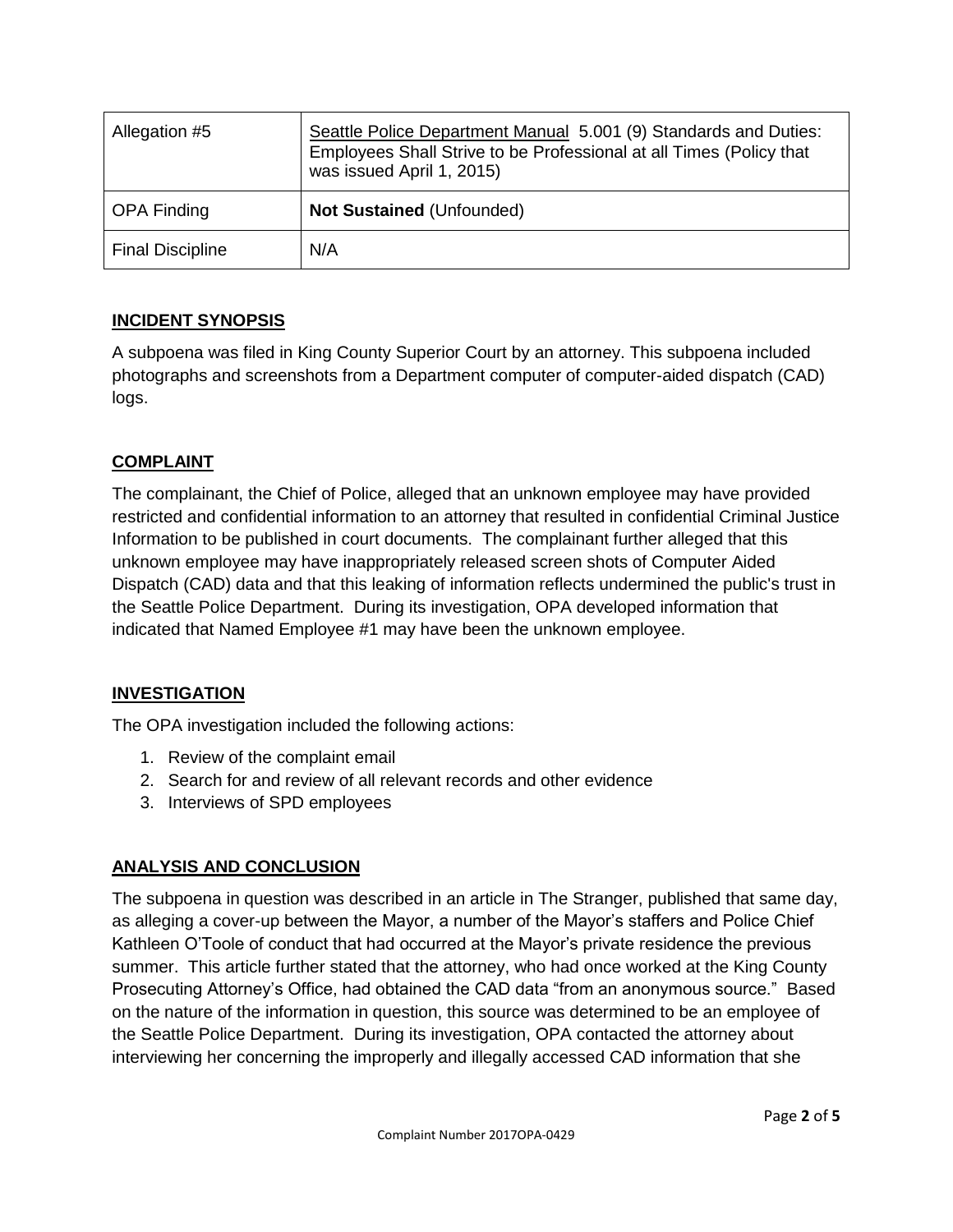obtained and as to the identity of this "anonymous source." The attorney did not respond to OPA's request.

OPA obtained information concerning all of the officers that had accessed the CAD data referenced in the subpoena. Four officers were ultimately identified as doing so. One of those officers was logged to the call and ran the case number on the date of the incident at the Mayor's residence. That officer was not believed to have been the responsible individual. The three other officers, which included Named Employee #1, were not involved with and had no association with the case.

Based on further investigation, OPA believed that the evidence suggested that Named Employee #1 was possibly the individual that had improperly provided the information. The following evidence supported such a conclusion:

- It was undisputed (and admitted) that Named Employee #1 ran the case number;
- Named Employee #1 claimed that he ran the case both from the Traffic Unit and his patrol vehicle;
- SPD IT informed OPA that Named Employee #1 ran the case from a computer at the Traffic Unit; and
- OPA observed the computer that Named Employee #1 was alleged to have run the case from and believed that the reflection at the bottom of the monitor matched the reflection shown in the photograph included in the subpoena.

At his OPA interview, Named Employee #1 admitted that he ran the case both from a desktop computer in the Traffic Unit and from the mobile computer in his patrol vehicle. Named Employee #1 stated that he had no connection to the case or to any investigation at the Mayor's residence. Named Employee #1 denied taking photographs or screenshots of the CAD data and providing that information to anyone outside of the Department.

OPA later sought Named Employee #1's GPS location information. OPA learned that, at the time the case was run, Named Employee #1 was not at the Traffic Unit but was instead in a vehicle in the near vicinity of the East Precinct. OPA requested that SPD IT perform another check of where Named Employee #1 ran the case from. This time SPD IT informed OPA that the case was run from a mobile computer, not a desktop computer at the Traffic Unit. SPD IT further determined that the desktop computer from which the case was originally believed to have been run was inactive at that time and Named Employee #1 was logged off. It was unclear why SPD IT provided conflicting information to OPA at different stages of the investigation. It also appeared that Named Employee #1, himself, was confused about how many times and from where he accessed the case. At his OPA interview, Named Employee #1 stated that he accessed the case both from a desktop and mobile computer; however, SPD IT's records only showed access from a mobile computer. The source or reason for this confusion was not evident.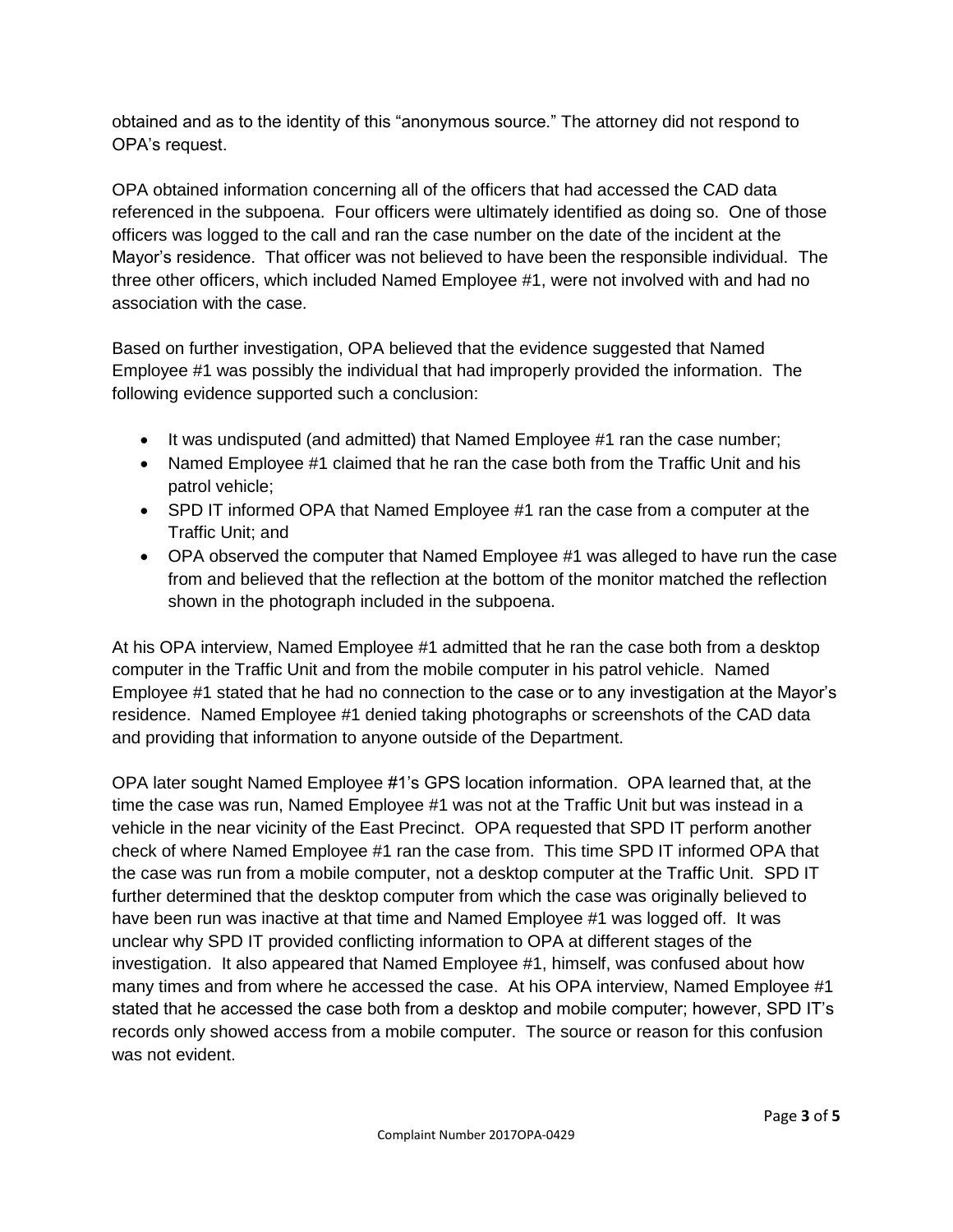Regardless of this confusion, the OPA Director believed that the evidence indicated by a preponderance of the evidence that Named Employee #1 was not the officer who improperly and illegally provided the CAD information to the attorney.

The OPA Director noted, however, that Named Employee #1 had a minimal, if not non-existent, law enforcement reason for accessing this case. When asked why he did so, Named Employee #1 stated the following:

Uhm, I was aware that the Mayor's Offic—house was being guarded, and I spent a lot of time working in the East Precinct. And so, I felt it was necessary to be informed as to what was happening there. I, I continually heard officers discussing things that were happening at his residence and for my safety and as well as my general professional knowledge, I felt it was important to be aware of what was occurring there because I do back Patrol on cars quite a bit.

While this seemed to fall well below the legitimate law enforcement reasons contemplated by the policy and it appeared, in the OPA Director's opinion, that Named Employee #1 accessed this case for personal rather than professional reasons, the Director did not feel that a sustained finding was warranted.

The alleged conduct in this case was very serious and violated a number of Department policies. A Department employee who was entrusted with sensitive and confidential material as a function of his employment provided that information to an attorney outside of the Department. Not only was this behavior inappropriate and unethical, but it was illegal. Such behavior was contrary to the mission of the Department, undermined community confidence, and was absolutely unacceptable.

OPA is continuing to investigate this case to determine who the unnamed employee was that engaged in this conduct; however, at this point, it appeared clear to the OPA Director that Named Employee #1 was not the responsible party.

SPD Policy 5.001-POL-9 requires that SPD employees "strive to be professional at all times." The policy further instructs that "employees may not engage in behavior that undermines public trust in the Department, the officer, or other officers." (SPD Policy 5.001-POL-9.).

As explained above, the OPA Director found, by a preponderance of the evidence, that Named Employee #1 did not take and disseminate the screen shots and photographs in question. Accordingly, he did not engage in conduct that was in violation of SPD's professionalism policy.